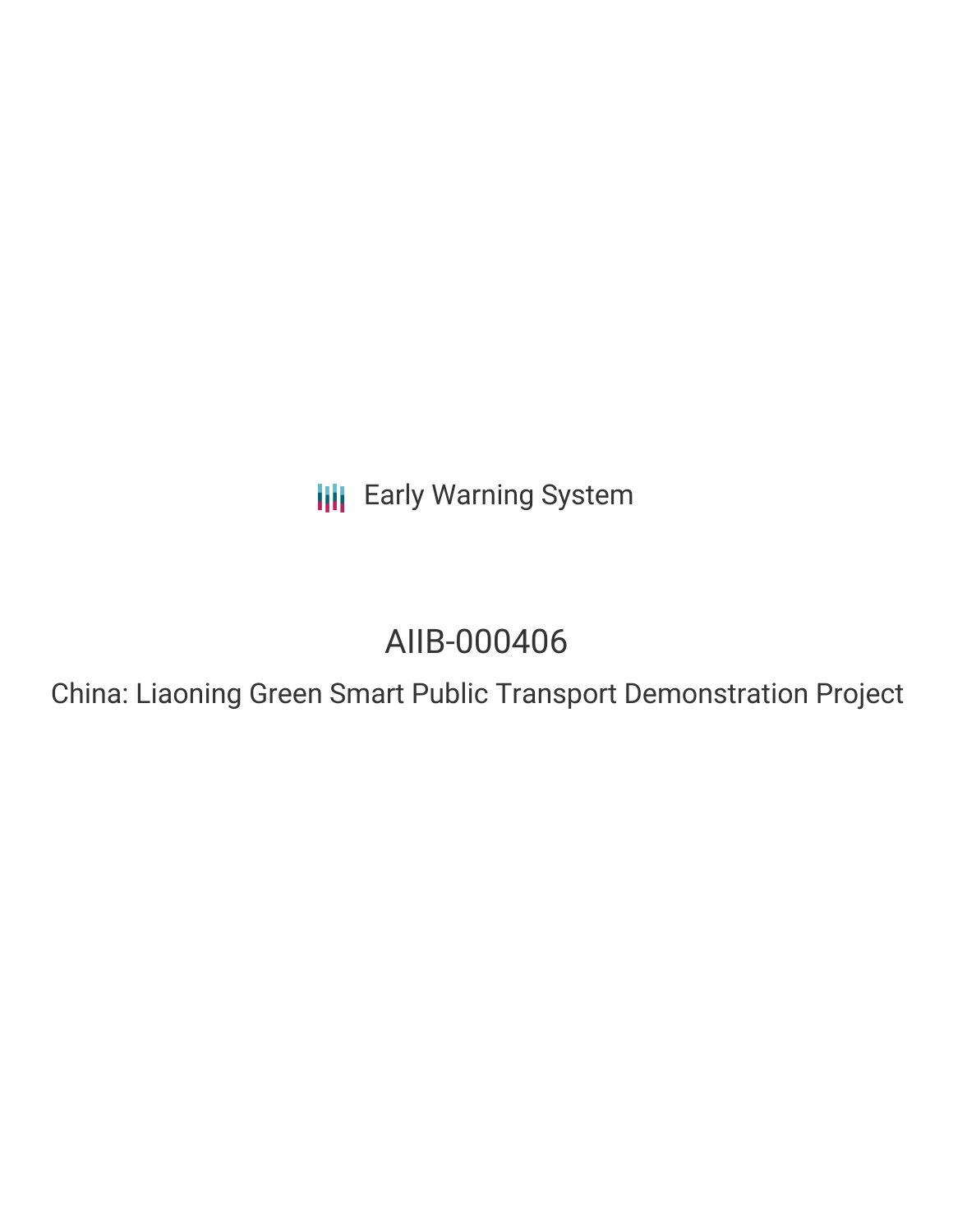

# **Quick Facts**

| <b>Countries</b>               | China                                       |
|--------------------------------|---------------------------------------------|
| <b>Specific Location</b>       | Liaoning province                           |
| <b>Financial Institutions</b>  | Asian Infrastructure Investment Bank (AIIB) |
| <b>Status</b>                  | Proposed                                    |
| <b>Bank Risk Rating</b>        | B                                           |
| <b>Voting Date</b>             | 2021-08-01                                  |
| <b>Borrower</b>                | People's Republic of China                  |
| <b>Sectors</b>                 | Transport                                   |
| <b>Investment Type(s)</b>      | Loan                                        |
| <b>Investment Amount (USD)</b> | \$150.00 million                            |
| <b>Loan Amount (USD)</b>       | \$150.00 million                            |
| <b>Project Cost (USD)</b>      | \$150.00 million                            |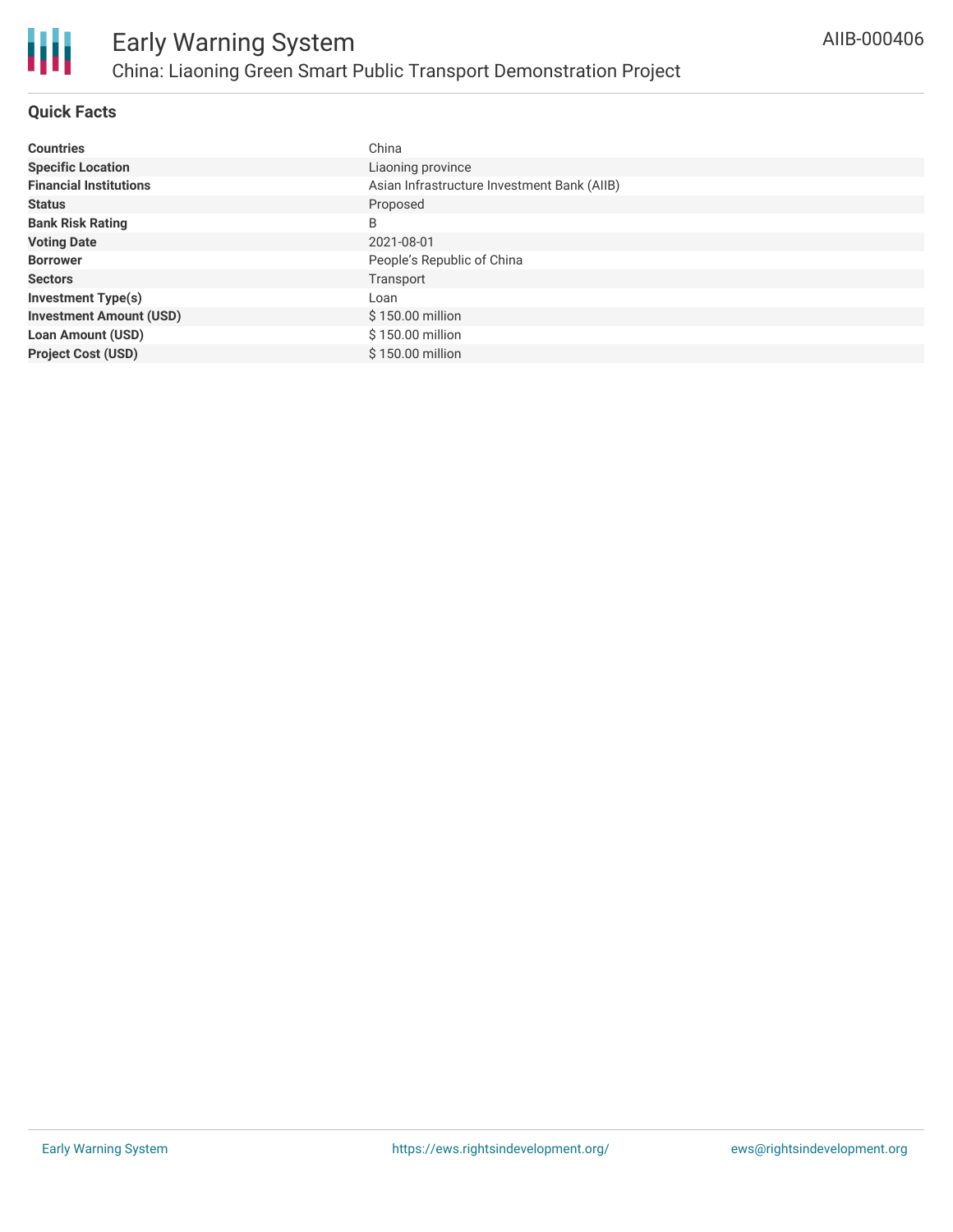

# **Project Description**

According to the bank document, "the proposed Project will substitute modern battery-electric buses (BEBs) for existing dieselfueled or gas-fueled buses in five small and/or medium cities in Liaoning, including Fuxin City, Hu'ludao City, Jinzhou City, Panjin City, and Yingkou City.

Key Project activities include:

- Procurement of about 1,295 BEBs.
- Construction of about 318 new bus chargers.
- Installation of smart public transport management systems and supporting software and equipment in the Project cities, which include automated fare collection terminals, automatic vehicle location system, real-time driving assistance and safety systems, passenger information systems, depot management system, and bus stop management system, etc.
- Construction of the Liaodong Bay Intercity Bus Service Center in Panjin; and
- Construction of the New Green Bus Maintenance Workshop in Fuxin".

The project aims to "improve the quality and efficiency of public transport service by replacing existing fossil-fueled buses with battery-electric buses (BEBs) and applying digital information technology to public transport management systems in selected cities in Liaoning".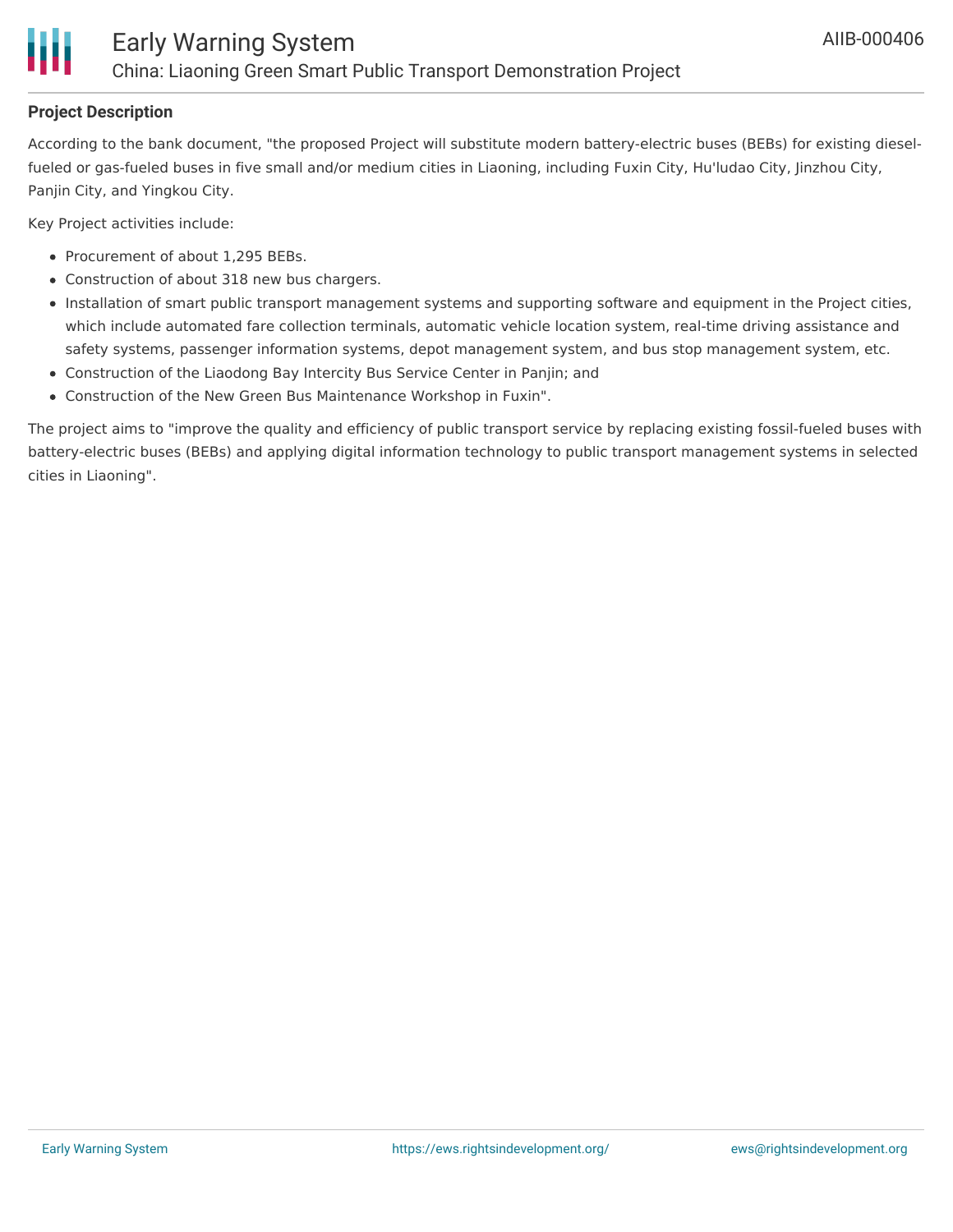

# Early Warning System China: Liaoning Green Smart Public Transport Demonstration Project

# **Investment Description**

Asian Infrastructure Investment Bank (AIIB)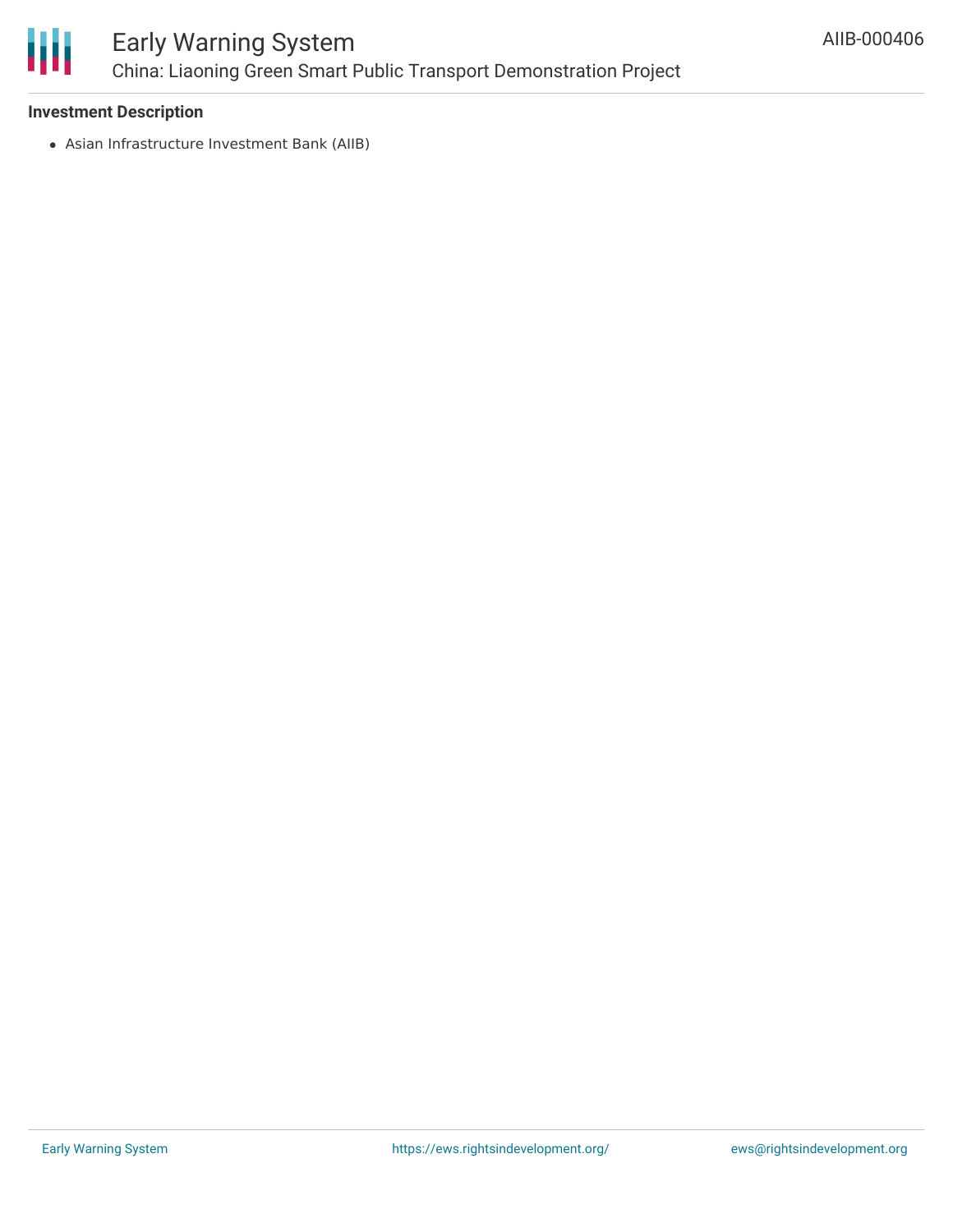

## **Contact Information**

### **Implementing Entity/Sponsor**

People's Government of Liaoning Province

#### **Contact Points:**

#### **1/AIIB**

Name Mr. Hongliang Yang

Title: Principal Investment Operations Specialist Infrastructure Investment Department, Region 2

Email Address: [hyang@aiib.org](mailto:hyang@aiib.org)

#### **2/Borrower**

Name: Ms. Yue Ding

Title: Deputy Director

Department of International Economic and Financial Cooperation

Ministry of Finance

Email Address: [dingyue@mof.gov.cn](mailto:dingyue@mof.gov.cn)

#### **3/Implementation Entity**

Name: Mr. Gang Wang

Title: Deputy Director

Liaoning Urban and Rural Construction

and Renewal Project Management Company

#### **ACCESS TO INFORMATION**

You can submit an information request for project information at: https://www.aiib.org/en/contact/informationrequest/index.html

#### **ACCOUNTABILITY MECHANISM OF AIIB**

The AIIB has established the Accountability Mechanism for Project-Affected People (PPM). The PPM provides Òan opportunity for an independent and impartial review of submissions from Project-affected people who believe they have been or are likely to be adversely affected by AIIBÕs failure to implement the ESP in situations when their concerns cannot be addressed satisfactorily through Project level GRMs or AIIB Management processes.Ó Two or more project-affected people can file a complaint. Under the current AIIB policy, when the bank co-finances a project with another development bank, it may apply the other bank's standards. You can refer to the Project Summary Information document to find out which standards apply. You can learn more about the PPM and how to file a complaint at: https://www.aiib.org/en/about-aiib/who-we-are/project-affectedpeoples-mechanism/how-we-assist-you/index.html

The complaint submission form can be accessed in Arabic, Bahasa Indonesia, Bengali, Chinese, English, Tagalog, Hindi, Nepali, Russian, Turkish, or Urdu. The submission form can be found at: https://www.aiib.org/en/about-aiib/who-we-are/projectafforted-peoples-mechanism/submission/index-html